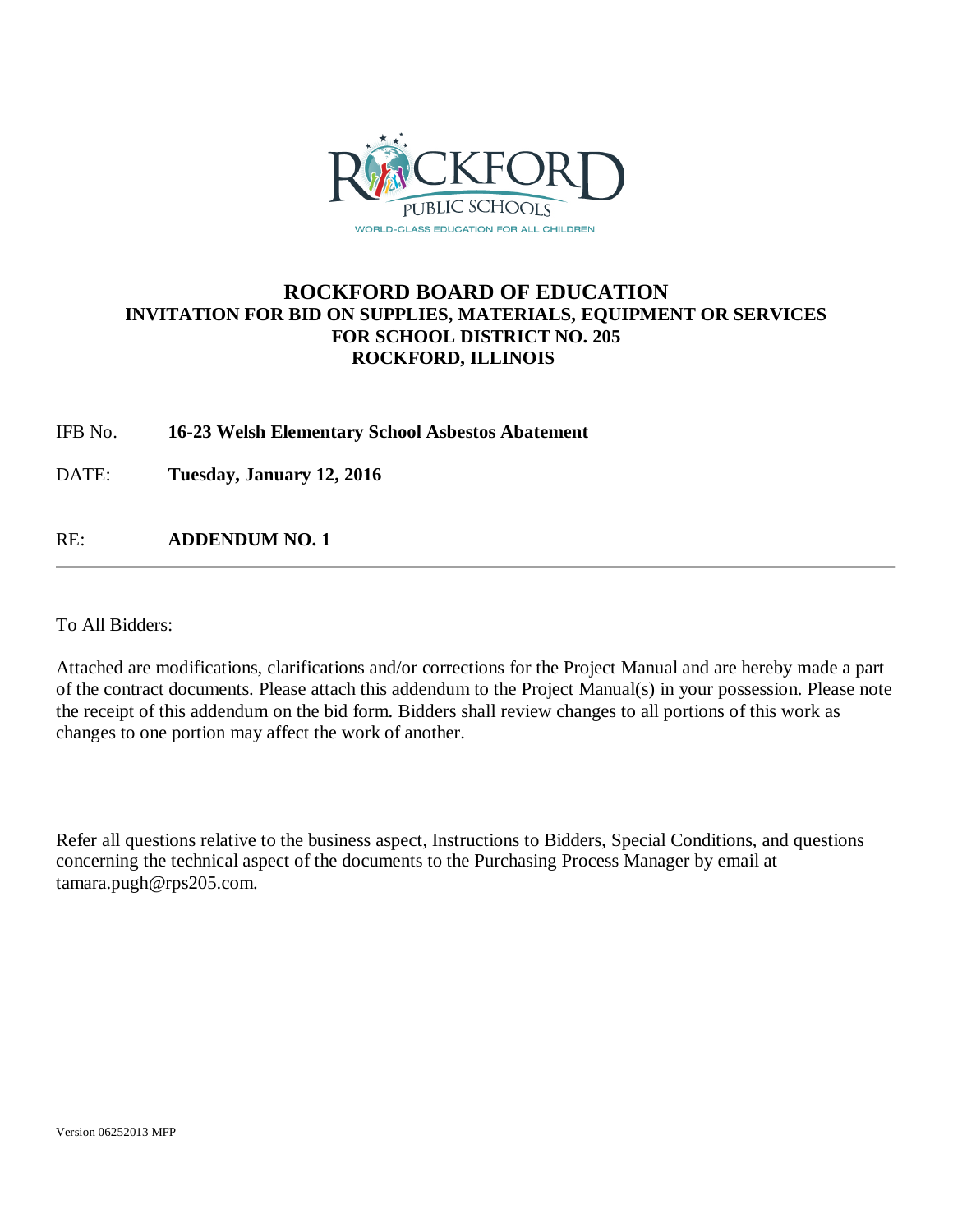# **AGENDA**

# **MANDATORY PRE BID MEETING Rockford Public School District #205 Asbestos Abatement at Welsh Elementary School**

**LOCATION: Welsh Elementary School** PRE-BID DATE & TIME: January 11, 2016 @ 4:30 PM

## A. INTRO **DUCTION**

- 1. Meeting Sign-in Sheet
- 2. Date / Time / Place of Bid Opening \* Bids Due on Friday January 15, 2016 @ 12:00 pm Rockford Board of Education 501 7th Street- 6th Floor Rockford, Illinois
	- \* Refer to specifications front end documents for additional information
- 3. Owner: Rockford Public School District #205 a. Tamara Pugh, RPS Dist. #205  $(815)$  966-3096 Tamara.pugh@rps205.com **Purchasing Dept** b. Anne Ford - RPS Dist. #205 Environmental Coordinator  $(815)$  966-3016 forda@rps205.com 4. Environmental Consultant: Carnow Conibear & Assoc., Ltd. a. Mr. Daniel Juneau  $(312)$  762-2935 Djuneau@ccaltd.com b. Mr. Douglas McCormick (312)-762-2919 DMcCormick@ccaltd.com

## **B. PROJECT PROCEDURES**

- 1. Bid Date/Time: Friday January 15, 2016  $@$  12:00 pm
- 2. Bid RFI Procedure Email Only All correspondence MUST be sent to Tamara Pugh. Last RFI submittal date Wednesday January 12, 2016
- 3. Abatement Bid Documents Abatement Project Manual Date December 11, 2015

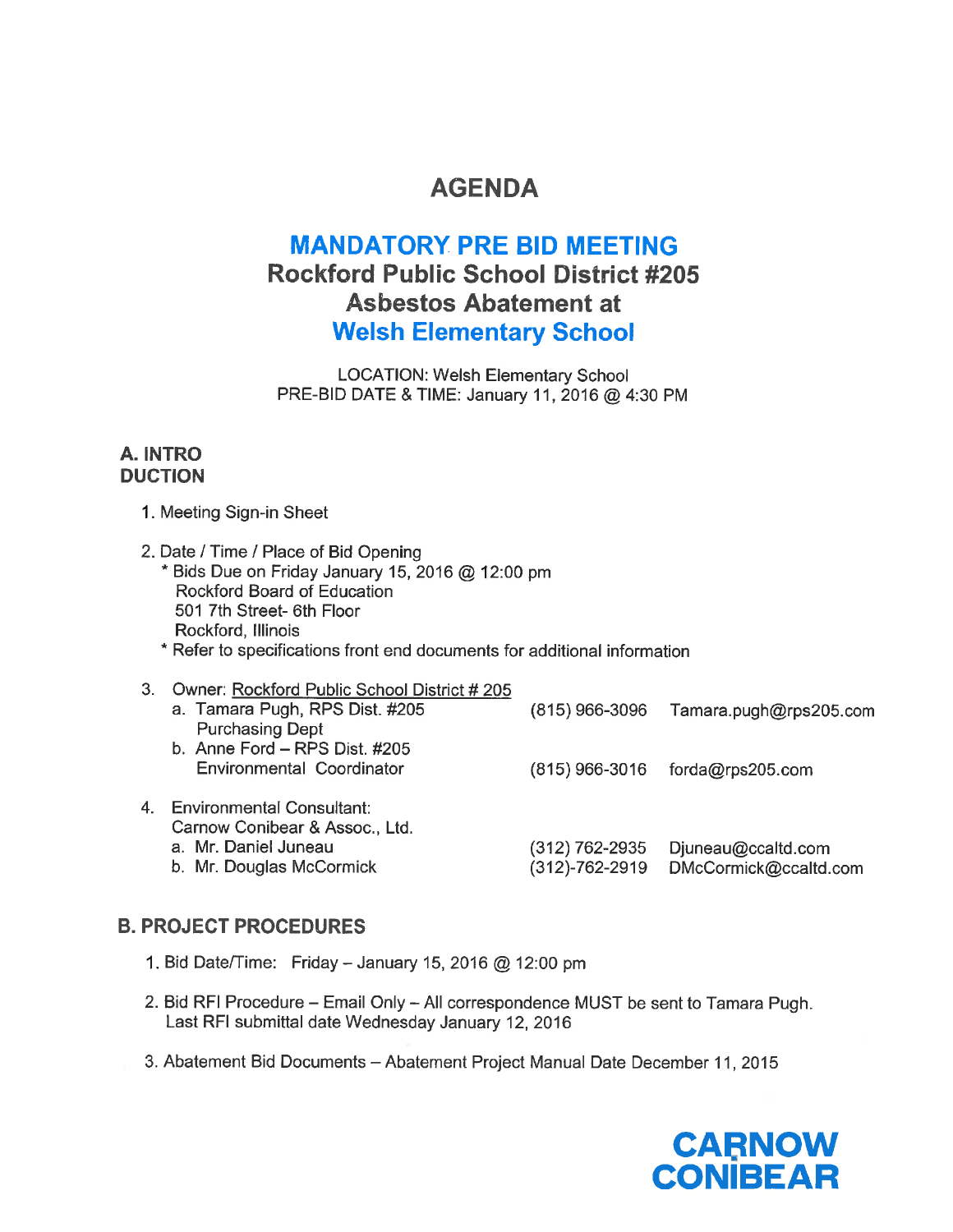# **AGENDA**

# **MANDATORY PRE BID MEETING Rockford Public School District #205 Asbestos Abatement at Welsh Elementary School**

## **B. PROJECT PROCEDURES (continued)**

- 4. Bidding Requirements
	- a. Bid Form
		- \* Base Bid
		- \* Alternates NONE
	- b. Forms (See attached Checklist)
- 5. 5% Bid Bond or a Cashier's Check MUST Accompany the Bid NOTE: Bid Bond or Cashier's Check made payable to the Owner
- 6. Performance & Payment Bond Required 100% of Contract Award
- 7. Requirements to clarify ANY conflict between the plans and specifications and/or the project requirements with Carnow Conibear PRIOR to the bid, but NO LATER than **January 12, 2016.**
- 8. Addenda Status No Addenda Issued as of January 11, 2016
- 9. Faxed/Emailed Bids Will NOT Be Accepted
- 10. Nothing stated at the Pre-Bid meeting or any verbal/email/fax communication from anyone will change the project documents, unless Addendum is issued by Carnow Conibear & Assoc.

## C. APPROXIMATE SCHEDULE & SCOPE OF PROJECT

| * Board Meeting       | 1/26/16                                                  |
|-----------------------|----------------------------------------------------------|
| * Award Letter Issued | 1/27/16 or shortly thereafter                            |
| * Abatement Phase     | Window Mock Up Abatement                                 |
|                       | (Perform on a Saturday Schedule in Late January or       |
|                       | Early February. (Five (5) Windows included for Mock Up)  |
| * Abatement Phase     | Spring Break March 25, 2016 thru April 1, 2016           |
|                       | Unexcavated Area beneath Main Office and associated      |
|                       | Tunnels/Mechanical. Exterior Door Caulk (2 Doors) (AC to |
|                       | work Double Shifts/Weekends as necessary to complete     |
|                       | by April 1, 2015)                                        |
| * Abatement Phase     | After Boiler Shut Down (Approx. May 15)                  |
|                       | Basement SE Stairwell and Mechanical Tunnel beneath      |
|                       | East Elevation.                                          |

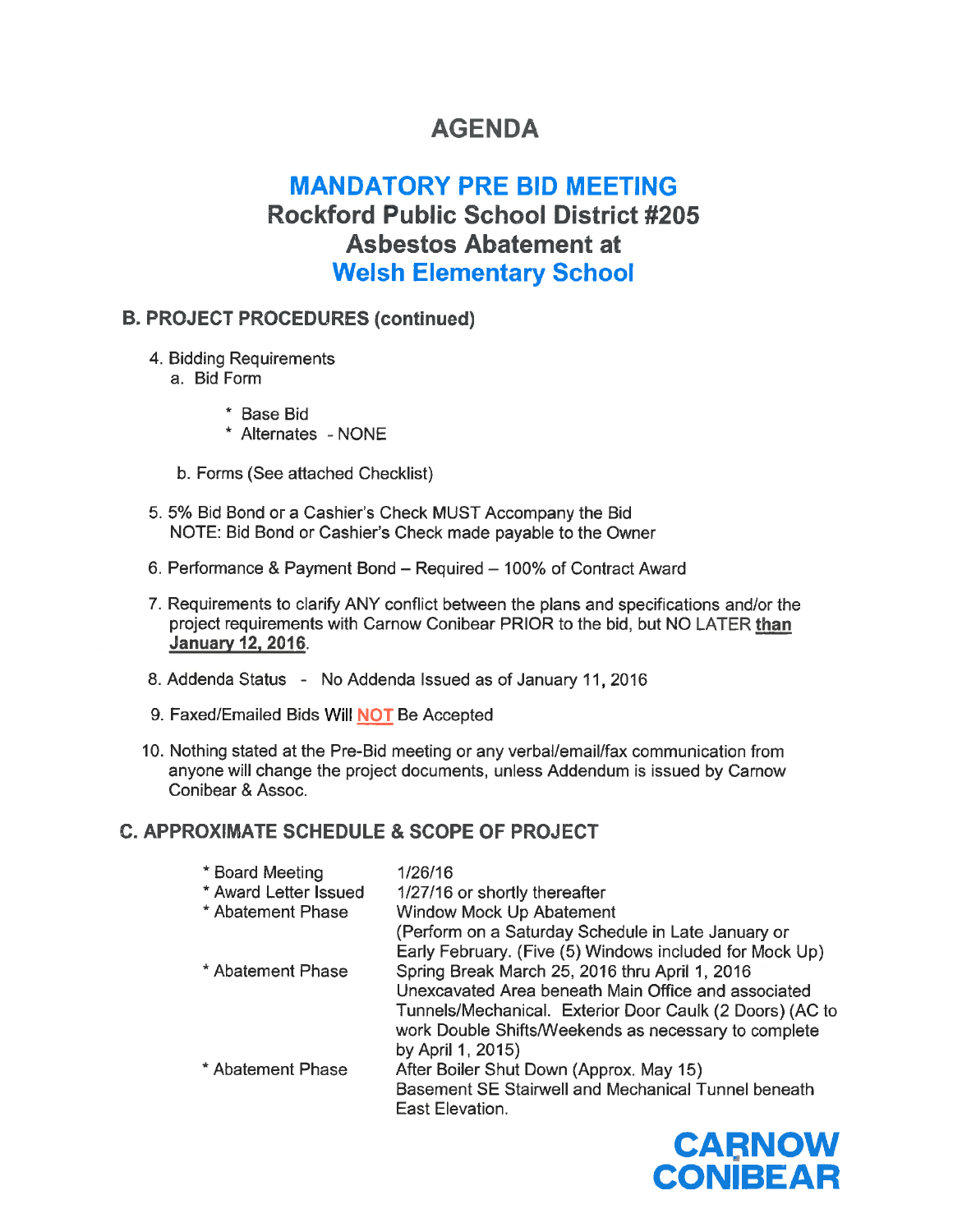# **AGENDA**

# **MANDATORY PRE BID MEETING Rockford Public School District #205 Asbestos Abatement at Welsh Elementary School**

\* Abatement Phase Summer Break 2016 (Approx June 6 Start) Classroom 101 & 102 Work Area Classroom 108 & 109 and Associated Mechanical Tunnels 2<sup>nd</sup> Floor Rooms 208 & 209 PE Office Storage Room **Windows** 

Time is of the essence for all interior abatement areas. Summer abatement from interior areas shall not exceed 3 weeks. Abatement Contractor shall be expected to work doulble shifts Monday thru Friday to complete interior areas during Summer. 1<sup>st</sup> Floor Classrooms are the most time sensitive.

Window abatement shall include a minimum of six (6) window openings per day.

Start Dates may be modified to support district weather days

### **D. PROJECT OVERVIEW**

Project Scope - Asbestos Abatement

Other (See Drawings for Details) **Contractor Parking Requirements Staging / Material Storage Requirements** Access / Use of Building and/or Site Use of Utilities - Power & Water Working on Site (Site Noise, Safety, Hours Requirements)

Abatement Contractor must maintain schedule per Design Documents.

## **E. GENERAL QUESTIONS**

**F. WALK THRU** 

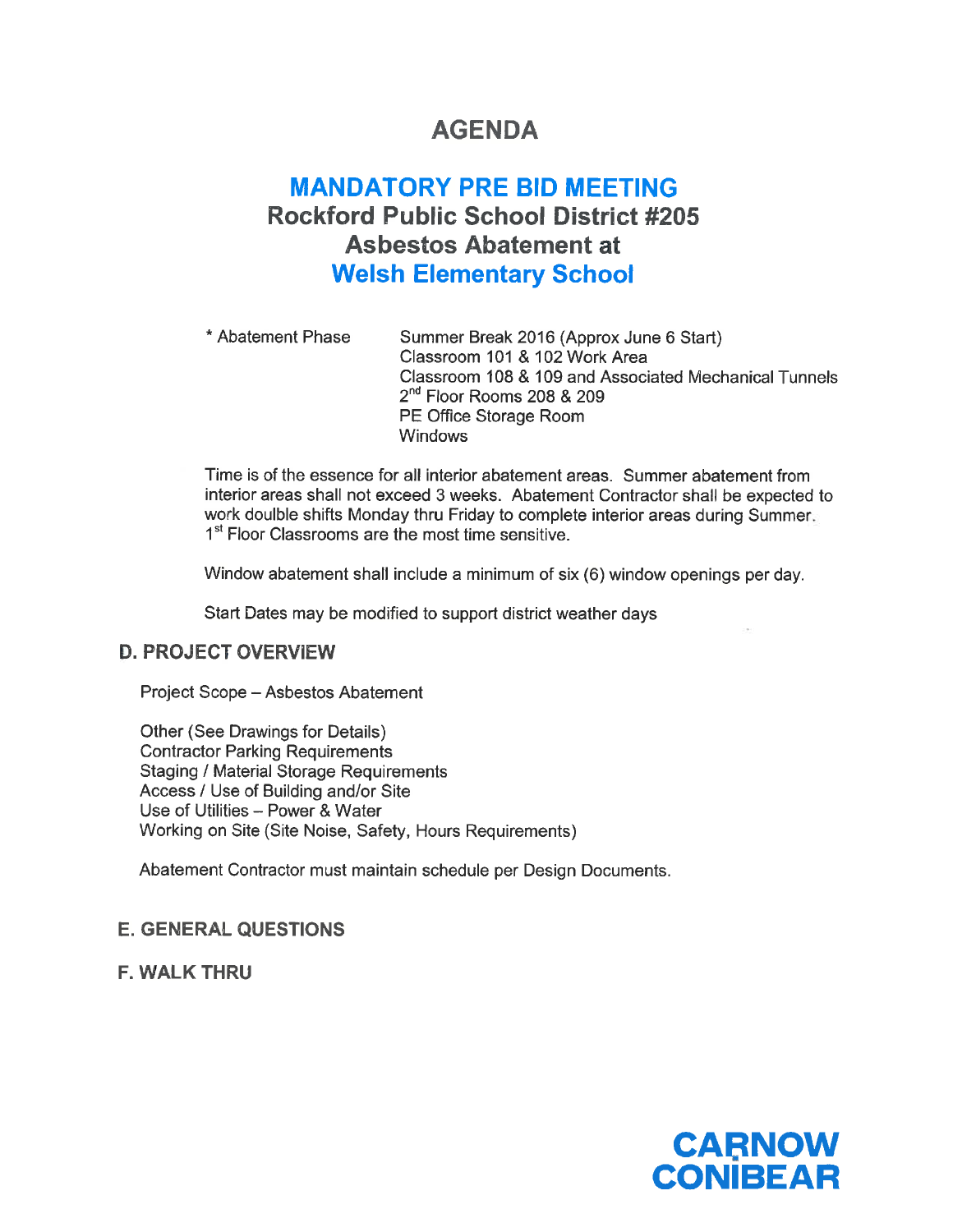### **Rockford Public Schools**

#### **ADDENDUM ONE**

#### **Addendum Date: January 12, 2016**

### **RE: IFB 16-23 Welsh Elementary School Asbestos Abatement Project**

#### **PRE-BID MEETING QUESTIONS & ANSWERS:**

Question 1: How many windows, per day, require removal for abatement purposes?

Response 1: 6 window openings per day.

Question 2: How many days ahead?

Response 2: Abatement Contractor not expected to maintain board up of more than 18 window openings at any given time.

Question 3: What floor is the mock up on?

Response  $3: 1<sup>st</sup>$  floor

Question 4: Who removes smart boards and projectors as necessary?

Response 3: Rockford School District

Question 5: Who removes bulbs and ballasts?

Response: Rockford School District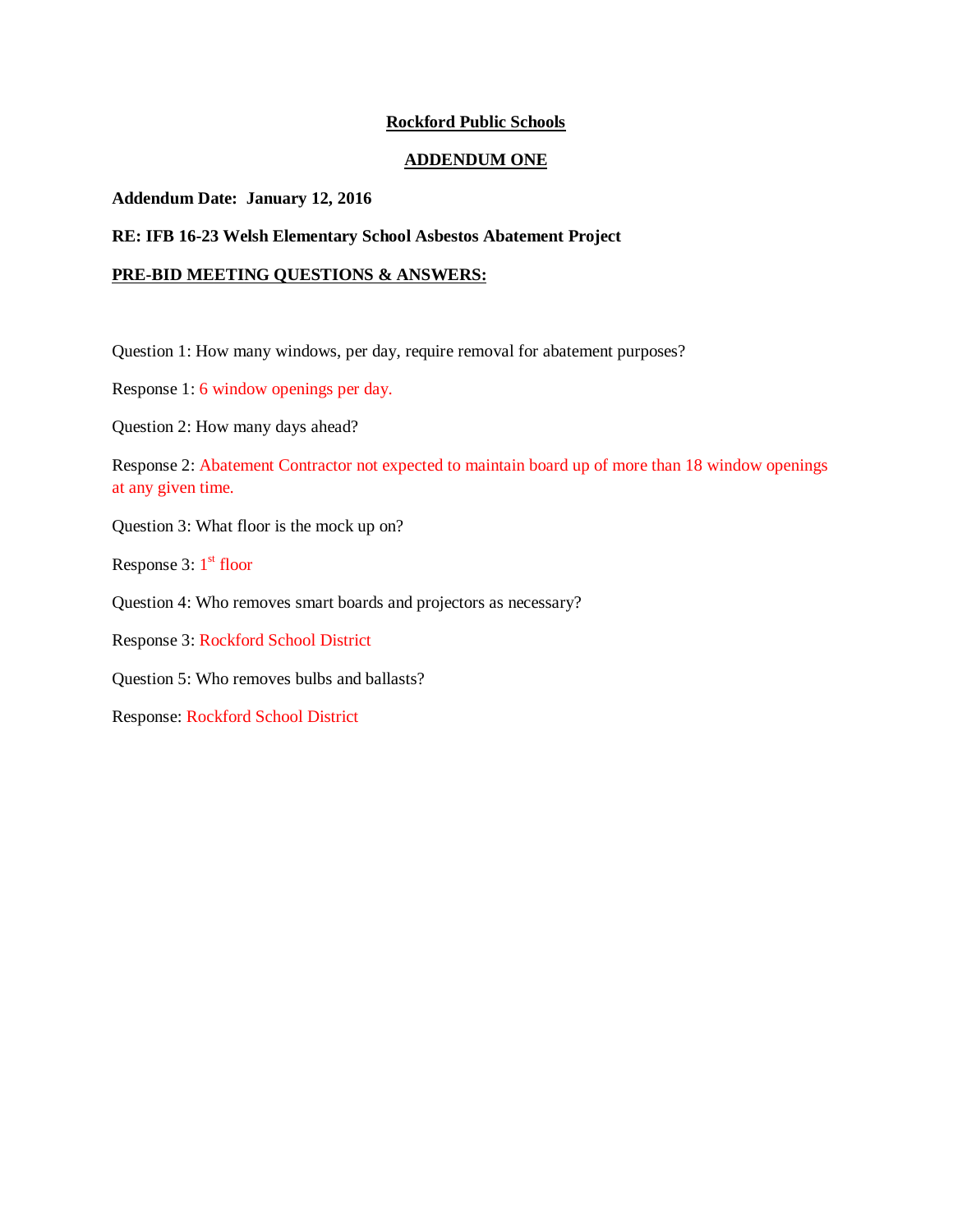### **CARNOW, CONIBEAR & ASSOC., LTD.** 600 WEST VAN BUREN STREET, SUITE 500 **CHICAGO, IL 60607**

### **SIGN-IN SHEET**

| Project #: A139670051-02 | Project: Asbestos Abatement @  | Date: 01/11/16 |
|--------------------------|--------------------------------|----------------|
|                          | <b>Welsh Elementary School</b> |                |

The undersigned have attended the pre-bid meeting and received plans & related technical specifications for above referenced project.

| Name:    | Daniel Juneau                   | Name:    | Ms. Anne Ford                       |
|----------|---------------------------------|----------|-------------------------------------|
| Company: | Carnow Conibear & Assoc., Ltd.  | Company: | <b>Rockford Public Schools</b>      |
| Phone:   | 312.762.2935                    | Phone:   | 815.966.3016                        |
| Email:   | Djuneau@ccaltd.com              | Email:   | forda@rps205.com                    |
|          |                                 |          | MIKE SAVIND                         |
| Name:    | Douglas McCormick               | Name:    |                                     |
| Company: | Carnow Conibear & Assoc., Ltd.  | Company: | $- H \subset$                       |
| Phone:   | 312-762-2919                    | Phone:   | 5475265515                          |
| Email:   | Dmccormick@ccaltd.com           | Email:   | Bauno Euc Industries                |
| Name:    |                                 | Name:    | TIM Holian                          |
| Company: |                                 | Company: | $L_{c}$                             |
| Phone:   |                                 | Phone:   |                                     |
| Email:   | Colfax Corp. Nel                | Email:   | wn Gholian indicom                  |
| Name:    | Omen<br>to 0,2615kg             | Name:    |                                     |
| Company: |                                 | Company: |                                     |
| Phone:   | $983 - 427$                     | Phone:   | 30-862-2633                         |
| Email:   | $.$ $COP2$<br>husov             | Email:   | $L$ us $\epsilon$ .<br>Com<br>ke    |
| Name:    | $L_{4}$ hes<br>141              | Name:    | MIKE                                |
| Company: | HURANCE<br>ENVIRONMENTAL        |          | Company: UNIVERTAL ASBESTOS REMOVAL |
| Phone:   | 427 SOIU                        | Phone:   | 630 - 972 - 1030                    |
| Email:   | Unuy heg@enuironmentelqssurance | Email:   | mike @universalco. Wet              |
|          | $i$ $\mathcal{R}$               |          |                                     |

**CARNOW**<br>CONIBEAR